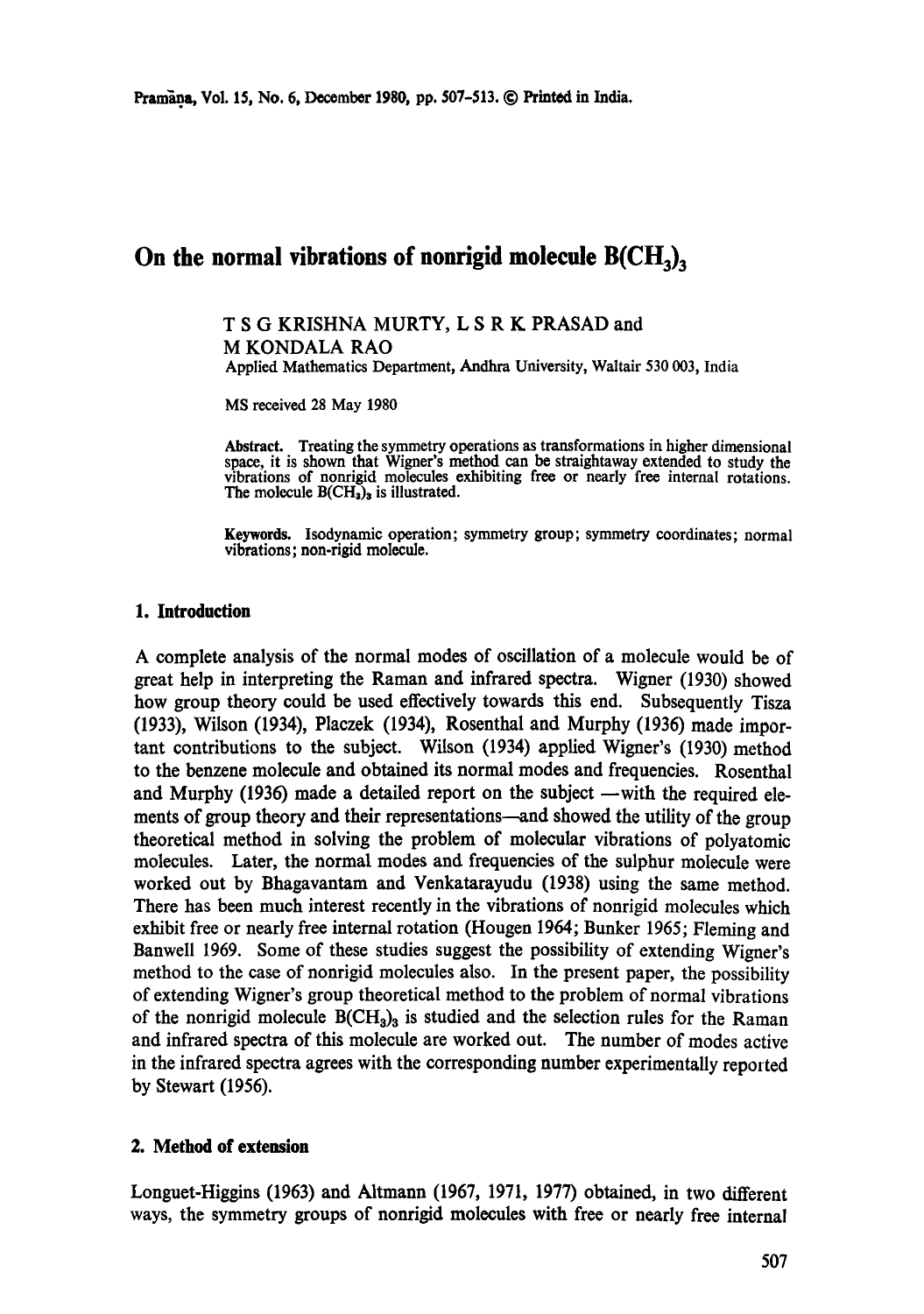rotations. There has been a good deal of discussion (Watson 1971), Longuet-Higgins 1978, 1979; Krishna Murthy *et al* 1980 over the equivalence of the groups obtained by the two authors. For the present, we take the symmetry group, its character table and the diagrammatic representation of the molecule  $B(CH_3)_3$  from Altmann (1977).

The model assumed for the molecule contains a rigid frame consisting of a boron atom and the three carbon atoms, and the three methyl groups rotating freely and independently about the three *BC* bonds (figure 20.6–1 of Altmann 1977). Through the introduction of isodynamic operations, Altmann (1977) obtained the symmetry group of this molecule in the form of a semi-direct product $-G' = (C'_{31} \otimes C'_{32} \otimes C'_{33}) \wedge D'_{3h}$ . The symmetry operation  $R$  of this group is not simply a rotation or a rotation-reflection of the molecule as a whole, as in the case of rigid molecules. Instead, it is a composite one—the product of an operation from the group  $D'_{3h}$ , known as the group of molecular constraints and an operation from the group  $(C_{31} \otimes C_{32} \otimes C_{33})$ , known as intrinsic group. The orientation of a methyl group relative to the rigid frame is given by the intrinsic angle  $\tau$ . Usually, an equilibrium configuration of the molecule is fully known when the coordinates of the atoms of the molecule relative to the three space fixed axes (in other words, the three space coordinates of all the atoms of the molecule) are given. However, all the symmetry operations of this molecule cannot be described by a change in these three coordinates only. For instance, under the isodynamic rotation  $C_{31}^+$ , the coordinates of all but three atoms remain invariant, Whatever be the choice of axes, it is not possible to find a linear transformation in this three-dimensional space that completely represents the symmetry operation. Thus, six more coordinates corresponding to the three intrinsic angles are introduced here so that every symmetry operation can be described as a linear transformation in this 9-dimensional space. One is led to consider the 9-dimensional space from the way the symmetry group of this molecule has been constructed by Altmann (1977.) This implies that, as far as the physical motion of the atoms of the molecule is concerned, the last six coordinates need suitably be interpreted taking the physics of the molecule into consideration. Now, all the operations of the symmetry group can be realised, as linear transformations, in the space constituted by a set of the three right-handed systems:

- (i)  $X_{11}$ ,  $X_{12}$ ,  $X_{13}$  (chosen to be parallel to the space fixed axes) with B as origin and  $BC_1$  bond as  $X_{12}$  axis.
- (ii)  $X_{21}$ ,  $X_{22}$ ,  $X_{23}$  with B as origin and  $BC_2$  bond as  $X_{22}$  axis
- (iii)  $X_{31}$ ,  $X_{32}$ ,  $X_{33}$  with *B* as origin and *BC*<sub>3</sub> bond as  $X_{32}$  axis.

The space coordinate axes X, Y, Z are fixed with B as origin and  $BC_1$  bond as Y-axis.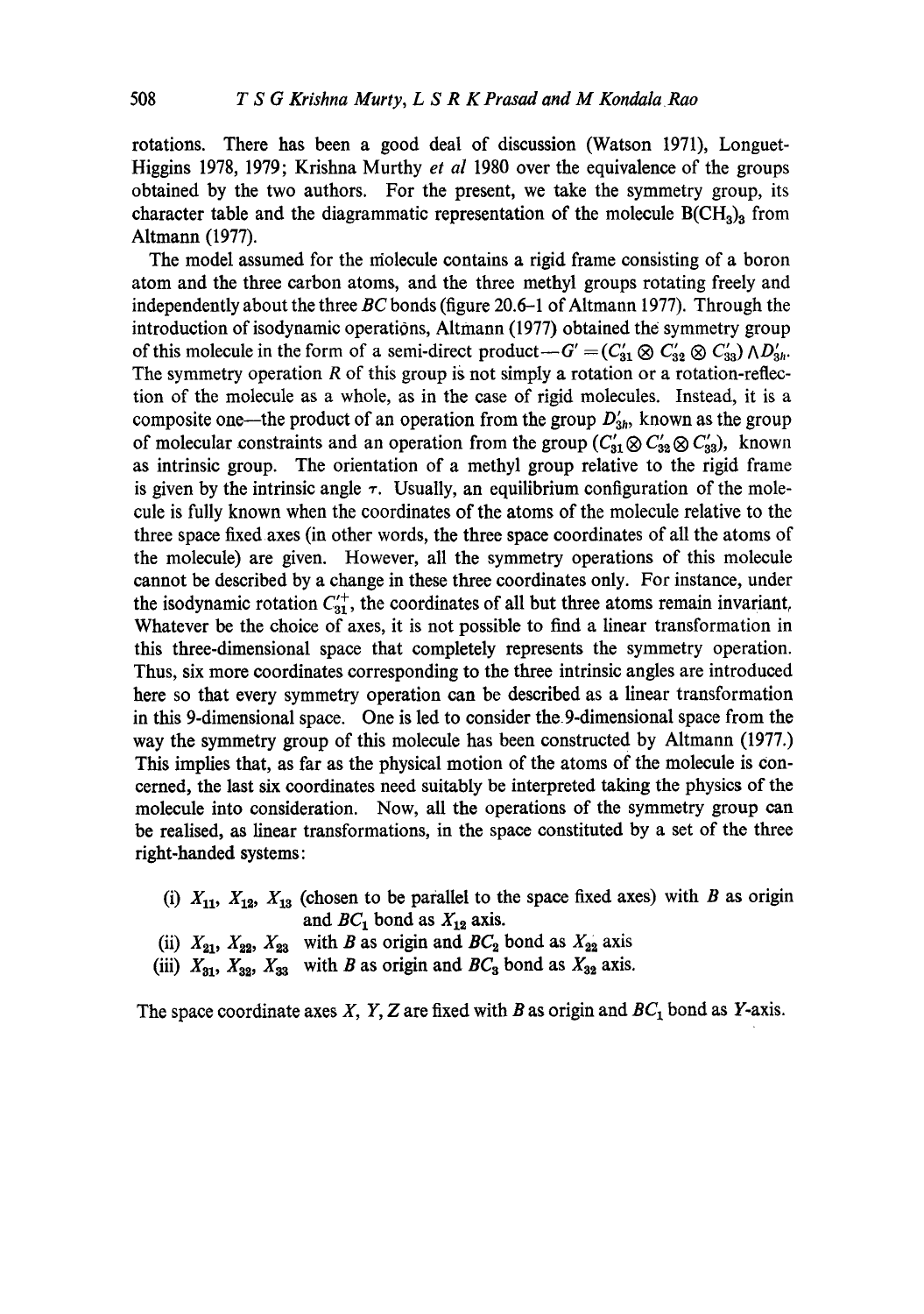Now, the matrices representing the generators of the symmetry group of the molecule are given by

| $C^+_{\mathbf{3}}$ :    | 000<br>000<br>000<br>100<br>010<br>001<br>000<br>000<br>000         |                                            | 000<br>000<br>000<br>000<br>000<br>000<br>100<br>010<br>001                                                        |                                                                                                                            | 000<br>000<br>000<br>000<br>000<br>000                         | 100<br>010<br>001 |                                                             | $\sigma_h$ :     | 0 <sub>1</sub><br>0 <sub>0</sub><br>0 <sub>0</sub><br>$0\,0$<br>0 <sub>0</sub><br>0 <sub>0</sub><br>0 <sub>0</sub><br>0 <sub>0</sub> | $1\,0$                                                      | $\bf{0}$<br>$\bf{0}$<br>$-1$<br>$\bf{0}$<br>$\bf{0}$<br>$\bf{0}$<br>$\boldsymbol{0}$<br>$\bf{0}$<br>$\bf{0}$ | 0 <sub>1</sub><br>0 <sub>0</sub>                                                                                                          | 0 <sub>0</sub><br>0 <sub>0</sub><br>0 <sub>0</sub><br>1 <sub>0</sub><br>0 <sub>0</sub><br>0 <sub>0</sub><br>0 <sub>0</sub> | 0<br>$\bf{0}$<br>$\bf{0}$<br>$\bf{0}$<br>$\bf{0}$<br>$-1$<br>0<br>$\bf{0}$<br>$\bf{0}$ | 0 <sub>0</sub><br>0 <sub>0</sub><br>0 <sub>0</sub><br>00<br>0 <sub>0</sub><br>0 <sub>0</sub><br>1 <sub>0</sub><br>0 <sub>1</sub><br>0 <sub>0</sub>     |                                                             | 0<br>0<br>0<br>$\bf{0}$<br>$\boldsymbol{0}$<br>$\bf{0}$<br>$\bf{0}$<br>0<br>$-1$ |                                                                          |
|-------------------------|---------------------------------------------------------------------|--------------------------------------------|--------------------------------------------------------------------------------------------------------------------|----------------------------------------------------------------------------------------------------------------------------|----------------------------------------------------------------|-------------------|-------------------------------------------------------------|------------------|--------------------------------------------------------------------------------------------------------------------------------------|-------------------------------------------------------------|--------------------------------------------------------------------------------------------------------------|-------------------------------------------------------------------------------------------------------------------------------------------|----------------------------------------------------------------------------------------------------------------------------|----------------------------------------------------------------------------------------|--------------------------------------------------------------------------------------------------------------------------------------------------------|-------------------------------------------------------------|----------------------------------------------------------------------------------|--------------------------------------------------------------------------|
| $\sigma_{v_1}.$         | $-100$<br>010<br>001<br>000<br>000<br>000<br>000<br>000<br>000      |                                            | 000<br>000<br>000<br>000<br>000<br>000<br>$-100$<br>010<br>001                                                     |                                                                                                                            | 000<br>000<br>000<br>$-100$<br>010<br>001<br>000<br>000<br>000 |                   |                                                             | $C_{31}^+$ :     |                                                                                                                                      | $\frac{0}{\sqrt{3}}$ $\frac{\sqrt{3}}{2}$ 0                 | 0 <sub>0</sub><br>0 <sub>0</sub><br>0 <sub>0</sub><br>0 <sub>0</sub><br>0 <sub>0</sub><br>0 <sub>0</sub>     | $-\frac{1}{2}$ 0 $\frac{\sqrt{3}}{2}$<br>$\mathbf 0$<br>$-\frac{1}{2}$<br>$\bf{0}$<br>$\bf{0}$<br>$\pmb{0}$<br>$\pmb{0}$<br>$\bf{0}$<br>0 |                                                                                                                            | 000<br>000<br>000<br>100<br>010<br>001<br>000<br>000<br>000                            |                                                                                                                                                        | 000<br>000<br>000<br>000<br>000<br>000<br>100<br>010<br>001 |                                                                                  |                                                                          |
| $C_{32}^+$ :<br>  0 0 0 | $\overline{1}$ 0 0<br>010<br>001<br>000<br>000<br>000<br>000<br>000 | $-\frac{1}{2}$ 0<br>$\frac{\sqrt{3}}{2}$ 0 | 0 <sub>0</sub><br>0 <sub>0</sub><br>0 <sub>0</sub><br>0 <sub>1</sub><br>$0\,0$<br>0 <sub>0</sub><br>0 <sub>0</sub> | 0<br>$\bf{0}$<br>$\bf{0}$<br>$\frac{\sqrt{3}}{2}$<br>$\bf{0}$<br>$\frac{1}{2}$<br>$\boldsymbol{0}$<br>$\bf{0}$<br>$\bf{0}$ |                                                                |                   | 000<br>000<br>000<br>000<br>000<br>000<br>100<br>010<br>001 | $C_{33}^{\pm}$ : |                                                                                                                                      | 100<br>010<br>001<br>000<br>000<br>000<br>000<br>000<br>000 |                                                                                                              | 000<br>0 <sub>0</sub><br>000<br>100<br>010<br>001<br>000<br>000<br>000                                                                    |                                                                                                                            |                                                                                        | 0 <sub>0</sub><br>0 <sub>0</sub><br>0 <sub>0</sub><br>0 <sub>0</sub><br>0 <sub>0</sub><br>0 <sub>0</sub><br>$-\frac{1}{2}$ 0<br>$\frac{0}{\sqrt{3}}$ 0 |                                                             | $\boldsymbol{0}$<br>$\bf{0}$                                                     | $\boldsymbol{0}$<br>$\bf{0}$<br>$\boldsymbol{0}$<br>$\bf{0}$<br>$\bf{0}$ |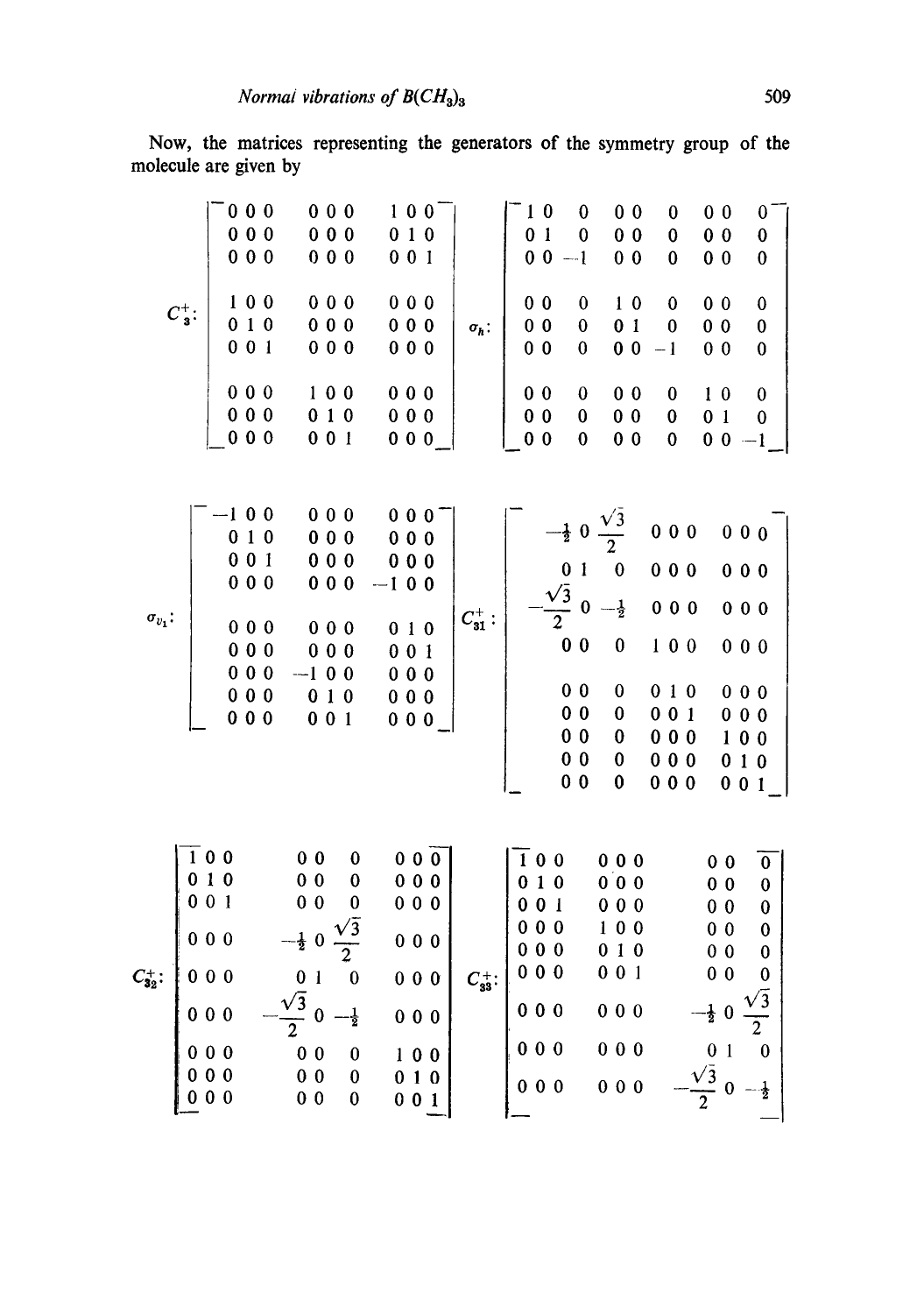The above matrices clearly describe the operations under consideration. For instance, consider the isodynamic rotation  $C'_2$  (Altmann 1977). Its matrix representation is described by

| $-1\quad 0$ |                | $\bf{0}$ |            | $0\quad 0$   | 0    |            | $0\quad 0$  | 0    |
|-------------|----------------|----------|------------|--------------|------|------------|-------------|------|
|             | 0 <sub>1</sub> | $\bf{0}$ |            | $0\quad 0$   | 0    |            | $0\quad 0$  | 0    |
|             | $0\quad 0$     | $-1$     |            | $0\quad 0$   | 0    |            | $0 \quad 0$ | 0    |
|             |                |          |            |              |      |            |             |      |
|             | $0\quad 0$     | 0        |            | $0\quad 0$   | 0    | $-1\quad0$ |             | 0    |
|             | $0\quad 0$     | 0        |            | $0\quad 0$   | 0    | $\bf{0}$   | -1          | 0    |
|             | $0\quad 0$     | 0        |            | $0\quad 0$   | 0    |            | $0\quad 0$  | $-1$ |
|             |                |          |            |              |      |            |             |      |
|             | $0\quad 0$     | 0        | $-1\quad0$ |              | 0    | 0          | $\bf{0}$    | 0    |
|             | $0\quad 0$     | $\bf{0}$ | 0          | $\mathbf{1}$ | 0    |            | $0\quad 0$  | 0    |
|             | $0 \quad 0$    | 0        | 0          | 0            | $-1$ | 0          | 0           | 0    |
|             |                |          |            |              |      |            |             |      |

For convenience, we relabel the 9 coordinates as  $(x_1, x_2, ..., x_9)$  instead of  $(x_{11}, x_{12}, ..., x_{32}, x_{33})$ . It can easily be seen that the matrix completely describes the effect of the operation on the position of the atoms of the molecule in space. The effect on the intrinsic angles (Altmann 1977) can be seen thus:

$$
\tan \tau_1' = \frac{x_3'}{x_1'} = \frac{-x_3}{-x_1} = \frac{-x_3/(x_1^2 + x_3^2)^{1/2}}{-x_1/(x_1^2 + x_3^2)^{1/2}} = \frac{-\sin \tau_1}{-\cos \tau_1} = \frac{\sin (\pi + \tau_1)}{\cos (\pi + \tau_1)}
$$
\n
$$
= \tan (\pi + \tau_1); \text{ therefore } \tau_1' = \pi + \tau_1
$$
\n
$$
\tan \tau' = \frac{x_6'}{x_4'} = \frac{-x_9}{-x_7} = \frac{-x_9/(x_7^2 + x_9^2)^{1/2}}{-x_7/(x_7^2 + x_9^2)^{1/2}} = \frac{-\sin \tau_3}{-\cos \tau_3} = \frac{\sin (\pi + \tau_3)}{\cos (\pi + \tau_3)}
$$
\n
$$
= \tan (\pi + \tau_3); \text{ therefore } \tau_2' = \pi + \tau_3.
$$
\nSimilarly,  $\tan \tau_3' = \frac{x_9'}{x_1'} = \frac{-x_9}{-x_1} = \frac{-x_6/(x_4^2 + x_9^2)^{1/2}}{-x_1/(x_2^2 + x_3^2)^{1/2}} = \frac{-\sin \tau_2}{-x_1} = \frac{\sin (\pi + \tau_2)}{\cos (\pi + \tau_1)}$ 

Similarly, 
$$
\tan \tau'_3 = \frac{x_9}{x'_7} = \frac{-x_6}{-x_4} = \frac{-x_6/(x_4^2 + x_6^2)^{1/2}}{-x_4/(x_4^2 + x_6^2)^{1/2}} = \frac{-\sin \tau_2}{-\cos \tau_2} = \frac{\sin (\pi + \tau_2)}{\cos (\pi + \tau_2)}
$$
  
=  $\tan (\pi + \tau_2)$ ; therefore  $\tau'_3 = \pi + \tau_2$ .

When a system of axes, parallel to the one described above, is introduced at the equilibrium position of each atom of the molecule, the dynamical system *i.e.,* the molecule could completely be defined by the  $9n$  coordinates, where  $n$  is the number of atoms of the molecule (in this case  $n=13$ ). So all the symmetry coordinates may be expressed as linear functions of 9n coordinates. Note here that though a 9-dimensional picture is considered for the purpose of extension of Wigner's method, final results are to be interpreted appropriately. For instance, if a symmetry coordinate transforming according to the identity representation, is found to be, say

$$
S = (x_5^6 + x_8^6) + (x_5^7 + x_8^7) + (x_2^9 + x_8^9) + (x_2^{10} + x_8^{10})
$$
  
+ 
$$
(x_2^{12} + x_8^{13}) + (x_2^{13} + x_8^{13})
$$
,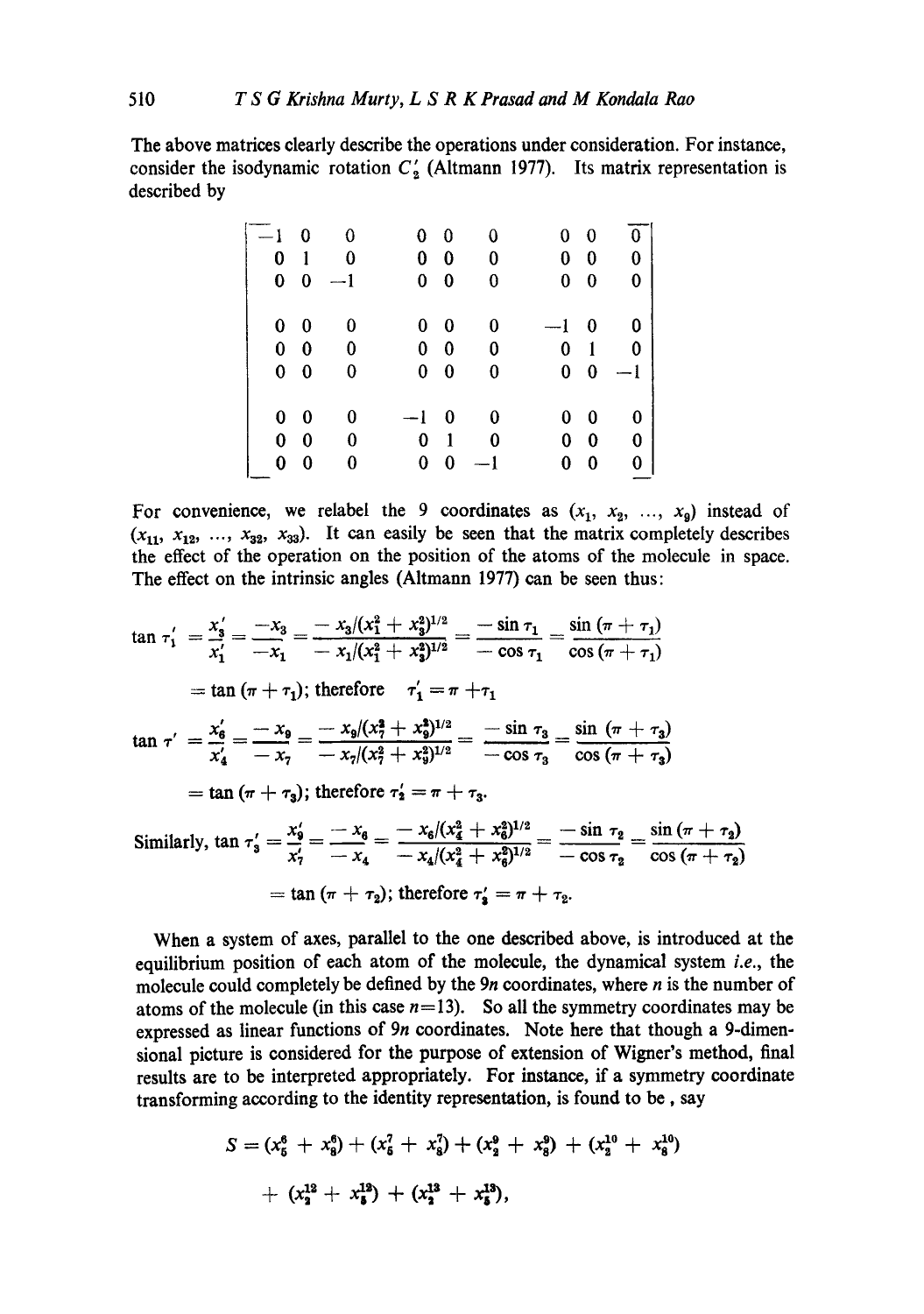where  $x_j^i$  stands for a unit displacement of the *i*th atom in the *j*th direction. Now we interpret that in this vibrational state the displacement of the 6th atom is given by the resultant, both in magnitude and direction, of a unit displacement in 5th as well as 8th directions. For the displacements of the other atoms also, similar interpretation holds.

Following the treatment of Bhagavantham and Venkatarayudu (1969) the exact matrices, in the reducible representation defined by the 9n coordinates, corresponding to the generators of the symmetry group can easily be found. But, as required for the present discussion, only the character  $X_p(R)$ , in this reducible representation, of each of the operation  $R$  is found and tabulated (table 1). Using the Frobenius (1896) formula

$$
n_{t} = \frac{1}{N} \sum_{\rho} h_{\rho} X_{\rho} (R) X_{t} (R) , \qquad (1)
$$

where N is the order of the group  $X_p(R)$ , is the compound character found above and  $X_i(R)$  is the character of the *i*th irreducible representation of the group, the number of normal modes  $n_i$  appearing against each irreducible representation of the group is found and tabulated (table 1).

The character  $\chi^t_\rho$  (R) arising from the normal coordinates corresponding to translations and  $\chi^r_{\rho}$  (R) arising from the normal coordinates corresponding to the rotations are found and tabulated (table 1). The character  $\psi_{\rho}(R)$  of any operation R in the representation defined by the normal coordinates excluding translations and rotations is found by subtracting  $\chi_{\rho}^t$  (R) and  $\chi_{\rho}^r$  (R) from  $\chi_{\rho}$  (R) and tabulated (table 1). Again, using formula (1) with  $\psi_{\rho}$  (R) in place of  $X_{\rho}$  (R),  $n'_{i}$ , the number of normal modes excluding translations and rotations, appearing against each irreducible representation is found and tabulated (table 1).

#### **3. Selection rules**

The character  $\chi^I_\rho(R)$  of any operation R in the reducible representation defined by the linear combinations of the components of the electric moment vector is found and tabulated (table 1). The normal coordinates coming under any irreducible representation are classified as active or inactive in infrared absorption according as

$$
n_i = \frac{1}{N} \sum_{\rho} h_{\rho} \chi_{\rho}^{I}(R) X_i(R)
$$

is nonzero or zero. The results are presented in table 1.

Similarly, the character  $\chi_p^R(R)$  of any operation R in the reducible representation defined by the linear combinations of the components of the polarisability tensor is found and tabulated (table 1). The normal coordinates coming under any irreducible representation are classified as active or inactive in Raman scattering according as

$$
n_i = \frac{1}{N} \sum_{\rho} h_{\rho} \chi_{\rho}^{\mathcal{R}}(R) \chi_i(R),
$$

in nonzero or zero. The results are presented in table 1.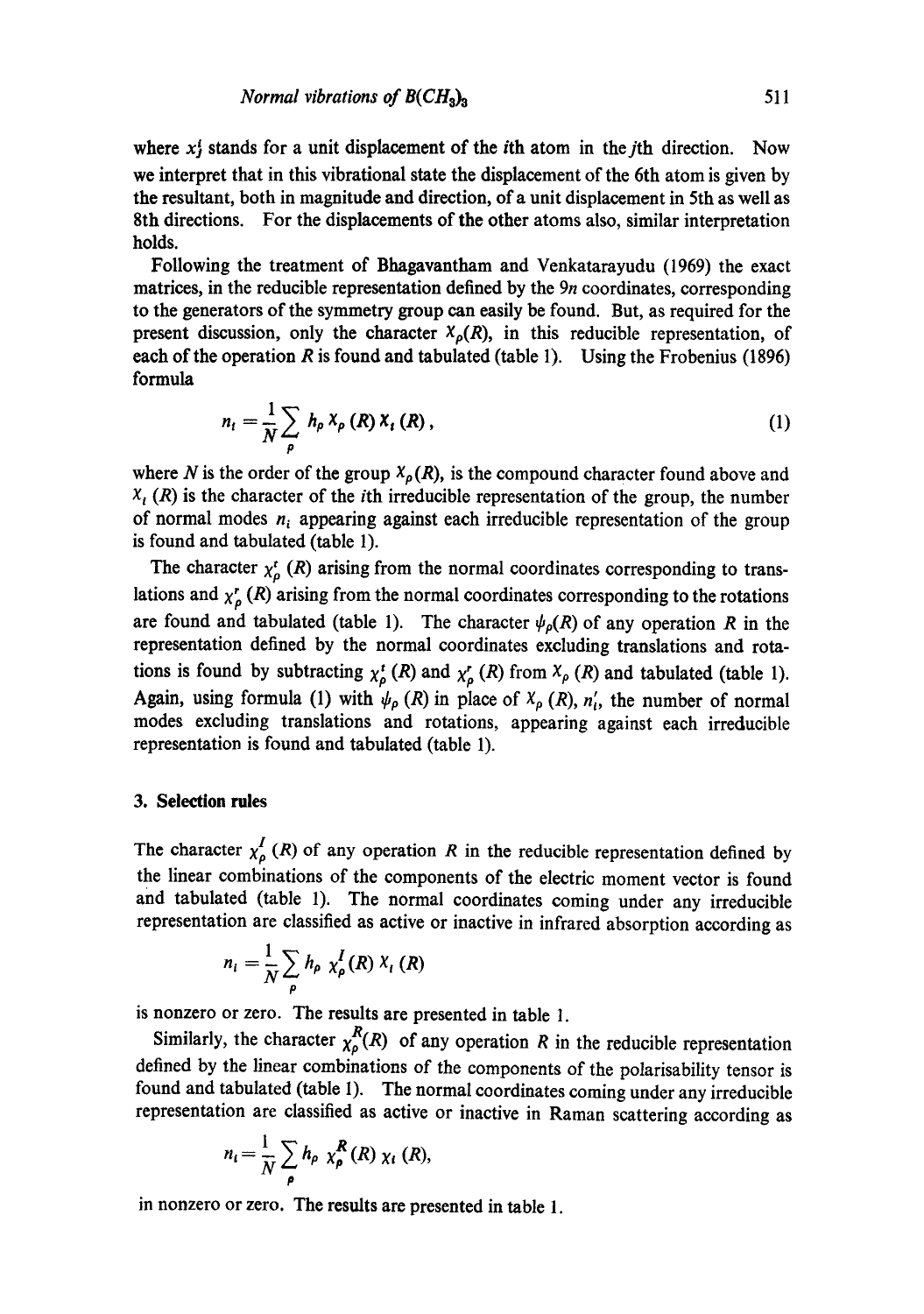| $\frac{E}{(000)}$   | $\overline{E}$                                            | $\overline{a}$                            | Щ                     | لتا           | Щ                          | $\mathcal{C}^{\dagger}$ | $\mathbf{\ddot{C}}$ | $C_{21}$                 | $C_{21}$                                 | $C_{21}$                      | $\mathcal{C}_{21}$    | $\mathbf{C}_i$   |                                       | $\zeta^*_2$         |                       |              | ë   | ŕ.   | Infra-                                                        | Raman                                          |
|---------------------|-----------------------------------------------------------|-------------------------------------------|-----------------------|---------------|----------------------------|-------------------------|---------------------|--------------------------|------------------------------------------|-------------------------------|-----------------------|------------------|---------------------------------------|---------------------|-----------------------|--------------|-----|------|---------------------------------------------------------------|------------------------------------------------|
|                     | $\bullet$                                                 | 001) (011) (012)<br>6                     | $\bullet$             | ۴             | $\bullet$                  | $\frac{8}{18}$          | 36                  | ۰                        | $\overline{18}$                          | $\overline{18}$               | $\frac{8}{18}$        | 18               | 27                                    | 54                  | 27                    | 24           |     |      | red                                                           |                                                |
|                     |                                                           |                                           |                       |               |                            |                         |                     | $\mathbf{I}$             | ī                                        |                               |                       |                  | 77                                    | ī<br>7              | T<br>$\overline{1}$   | ť<br>T       |     |      |                                                               | ⋖                                              |
|                     |                                                           | uuo                                       | រស់ទ                  | りいい           | $-$ ndm                    | $\overline{1}$          | ٠,<br>$\mathbf{I}$  | $\mathbf{I}$             | $\circ \circ \circ$<br>ד                 | $\circ$ $\circ$ $\frac{1}{1}$ | T<br>$\overline{1}$   | $\overline{1}$   | $\begin{array}{c} \hline \end{array}$ | ī<br>$\overline{1}$ |                       |              |     |      | $\overline{a}$                                                | 44.4                                           |
| ७<br>$\circ$        | 00<br>∾೦                                                  | $\circ$ and                               |                       | m             | nuuo                       | 0000                    |                     | $\frac{1}{2}$            | $\overline{\phantom{a}}$<br>$^{11}_{-1}$ | $-0.00$                       | $\overline{1}$        | $\overline{1}$   | 00                                    | 000                 | ೦೦೧<br>0              |              | 000 |      | $\vert \ \vert$<br>$\overline{\phantom{a}}$<br>≺              | $\Box$<br>$\mathbf{I}$<br>$\blacktriangleleft$ |
| 44<br>$\frac{1}{2}$ | $^{\circ}$ <sub>11</sub> <sup><math>^{\circ}</math></sup> | $\frac{1}{2}$<br>0<br>ī<br>$\mathfrak{f}$ | へいみ<br>က္ ရ           | 0.044         | $^{\circ}$ 17 <sup>2</sup> | $\sim$                  | P<br>Π<br>Ŧ         | $\circ$                  | ī                                        | $\circ$ 7- $\circ$            |                       |                  | ం                                     | 0000                | 0000                  |              | ಂಂಂ | 0000 | ł<br>$\mathbf{I}$<br>$\mathbf{I}$<br>$\overline{\phantom{a}}$ | $\vert \vert$<br>$\mathbf{1}$                  |
| $\circ$             | ოო                                                        | نتەن                                      | 00                    | $\frac{1}{2}$ | 00                         | $\circ$                 | 00                  | $\frac{2}{1}$            | Ï                                        | TT.                           | $\frac{2}{1}$         | $\sim$           | 00                                    | 00                  | 00                    | ∘            | 00  | 00   | $\Box$                                                        | ł                                              |
| 117                 | 78                                                        | $\overline{39}$                           | 39                    | 0             | 0                          | ⇨                       | 0                   | n<br>$\mathbf{I}$        | 5                                        | $\mathbf{a}$                  | $\overline{ }$        | $\overline{a}$   | $\overline{z}$                        | 0                   | $\tilde{\phantom{a}}$ |              |     |      |                                                               |                                                |
|                     |                                                           | ς                                         | $\tilde{\phantom{a}}$ | 0             |                            | 0                       | 0                   | 7                        | Ţ                                        | 2                             | $\mathbf{\mathsf{N}}$ | L1               | w,                                    | 0                   |                       |              |     |      |                                                               |                                                |
|                     | ٥                                                         |                                           |                       | 0             |                            | 0                       |                     | $\overline{\phantom{a}}$ | $\overline{1}$                           | $\mathrel{\sim}$              |                       | $\mathrel{\sim}$ | ှိ                                    | 0                   |                       | $\mathbf{I}$ |     |      |                                                               |                                                |
|                     | 89                                                        | 33                                        | 33                    |               |                            |                         | ∊                   | ှ                        | 7                                        | c                             | ७                     | پ                | គ                                     |                     |                       |              |     |      |                                                               |                                                |
|                     | ∘                                                         | 3                                         | m                     | 0             | 0                          | 0                       | 0                   | ī                        | ī                                        | N                             | N                     | ω                |                                       | 0                   |                       |              |     |      |                                                               |                                                |
| 45                  | ត                                                         | ७                                         | ७                     | 0             | 0                          | 0                       | 0                   | S                        | ٦                                        | n                             | $\mathbf{\hat{c}}$    | N                | ິ                                     | c                   |                       |              |     |      |                                                               |                                                |

Table 1. Characters of the irreducible representations of  $(C_{31} \otimes C_{33} \otimes C_{33})$   $\wedge D_{3h}$